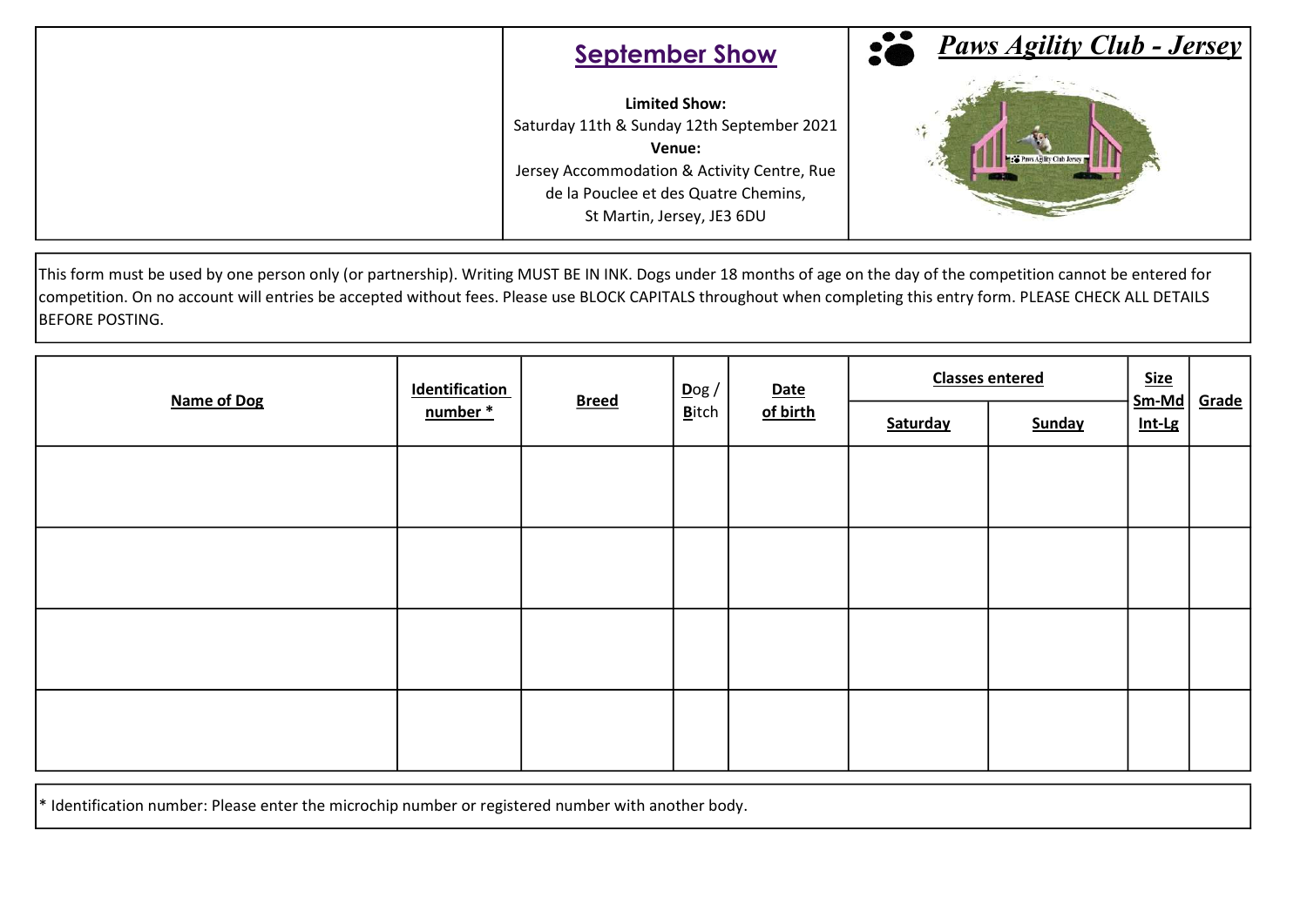DOGS IN CARS ON HOT DAYS - Your dog is vulnerable and AT RISK if left in a vehicle in high temperatures and even on days considered as slightly warm. Please take care of your dog. If your dog is found to be at risk, forcible entry to your vehicle may be necessary without liability for any damage caused.

| Owner's Details: |  | Handler         |
|------------------|--|-----------------|
| Name:            |  | Name:           |
| Address:         |  | Address:        |
| Telephone no:    |  | <b>Telephor</b> |
| Mobile:          |  | Mobile:         |
| Email:           |  | Email:          |

| <b>Entry Fees:</b> |                                                     |   |
|--------------------|-----------------------------------------------------|---|
| Total classes:     | @ £3.50                                             | £ |
|                    |                                                     |   |
|                    | Total $ f $                                         |   |
|                    | <b>Cheques Payable to:</b> Paws Agility Club Jersey |   |

## Entries and Fees to:

Paws Agility Club Jersey, c/o 19 La Place Labey, Grouville, Jersey, JE3 9ET

| Handler's Details (if different from that of the owner): |  |  |
|----------------------------------------------------------|--|--|
| Name:                                                    |  |  |
| <b>Address:</b>                                          |  |  |
|                                                          |  |  |
|                                                          |  |  |
| Telephone no:                                            |  |  |
| Mobile:                                                  |  |  |
| Email:                                                   |  |  |



## Declaration:

I/We agree to abide by the Regulations of this Show and not to bring to the Show any dog which has contracted or been knowingly exposed to any infectious or contagious disease during the 21 days prior to the day of the Show, or which is suffering from a visible condition which adversely affects its health or welfare. I/We further declare that, I believe to the best of my knowledge that dogs are not liable to disqualification under the Regulations of this show. By entering this show I also agree to help a little with the running of the rings.

## \*\*\*\* Please circle below what job you would prefer to do \*\*\*\*

Scribe / Caller /Leads - Poles / Any